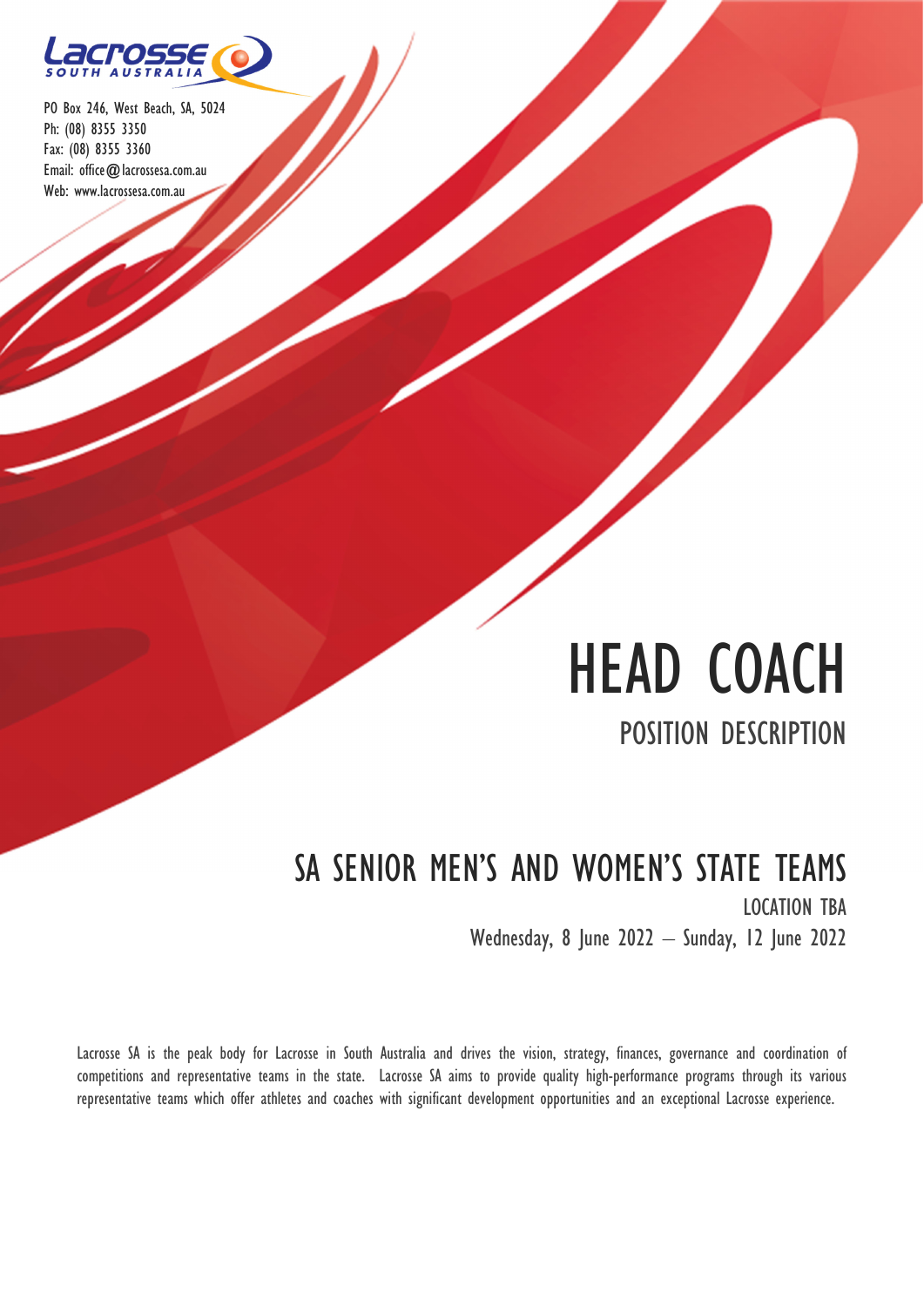

The Head Coach is responsible for providing direction, leadership and management on all aspects of the Team's preparation, match play and operations, ensuring continual correspondence with relevant Lacrosse SA stakeholders to meet any policy, process and procedural requirements.

## TEAM OVERVIEW

The Senior Men's and Women's Teams will proudly represent Lacrosse SA with great endeavour and sportsmanship at the 2022 LA Senior National Championships, Wednesday, 8 June 2022 – Sunday, 12 June 2022.

The team will provide opportunities for all eligible Lacrosse SA participants to develop their skills, athleticism and knowledge throughout a balanced program that allowing for personal, club, state and national commitments.

## POSITION OVERVIEW

The Head Coach is responsible for providing direction, leadership and management across all aspects of team planning, administration, selection, preparation, competition, and reporting and will work closely with relevant Lacrosse SA stakeholders to ensure the program is delivered in line with Lacrosse SA bylaws, policies, procedures and guidelines.

## REPORTING RELATIONSHIPS

The Head Coach reports to the Lacrosse SA, HP/Development Director and the Executive Officer. Players and personnel will report directly to the Head Coach, unless otherwise instructed by the Head Coach.

## PERIOD OF APPOINTMENT

Head Coaches are appointed for one team cycle. All positions need to be reapplied for each year.

The position commences immediately after notification of appointment and will conclude after the Head Coach and the Team Manager lodge their post program report to Lacrosse SA (within 60 days of the event completion).

## FINANCIAL SUBSIDISATION

The position is a voluntary role. Lacrosse SA will provide full cost subsidy for the Head Coach, Assistant Coach and a Team Manager for each representative team. This subsidy covers essential uniform, flights and ground transport, standard meals and mandatory functions.

## POSITION RESPONSIBILITIES

### PLANNING

- Liaise with relevant Lacrosse SA stakeholders to develop and communicate a comprehensive preparation and training plan that fairly distributes travel time amongst squad/team members.
- Develop and implement effective channels to communicate with squad/team members, parents/guardians and relevant Lacrosse SA stakeholders.
- Liaise with relevant Lacrosse SA stakeholders LA stakeholders, event management and the Team Manager to plan and manage travel and event arrangements.

### TEAM SELECTION

- Liaise with relevant Lacrosse SA stakeholders to recruit, select and appoint required team personnel and provide constructive feedback to unsuccessful candidates to aid in their development.
- Establish a fair, balanced and quantitative player selection process that incorporates a Lacrosse SA appointed selection panel and a comprehensive assessment of each player.
- Provide feedback to non-selected players outlining the areas requiring development to earn selection in future teams.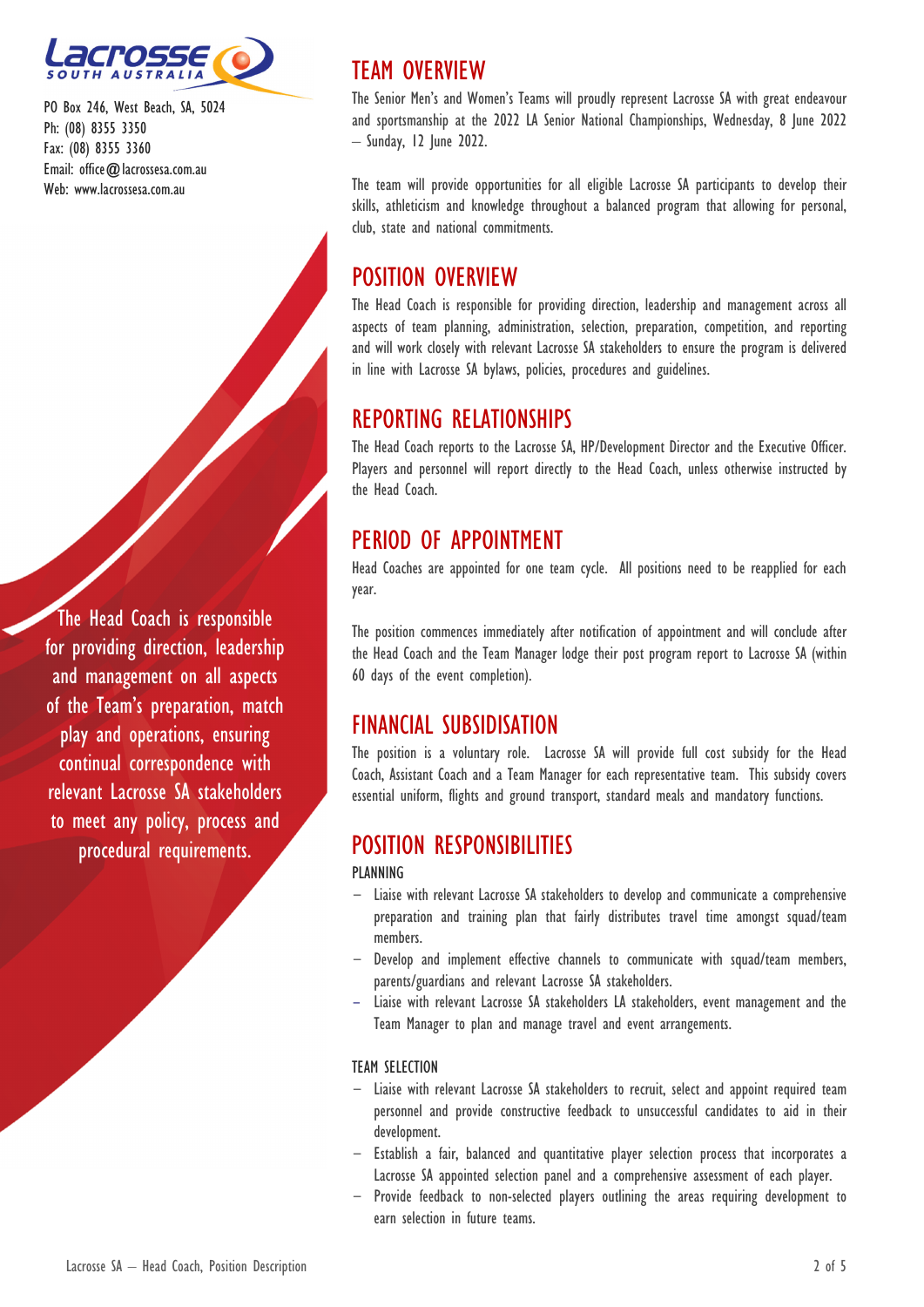

### 2022 Senior National Championship

Wednesday, 8 June  $2022 -$ Sunday, 12 June 2022

## Location TBA

## POSITION RESPONSIBILITIES (CONTIINUED)

### COACHING: TEAM PREPARATION PHASE

- Determine the desired game style and strategies the team will utilise and develop a "master" training program to progressively implement the required elements.
- Communicate, educate and empower Assistant Coaches and other staff to support and implement the desired strategies.
- Liaise with the Assistant Coach and guest coaches to design and facilitate training sessions that are enjoyable, flowing, maximise participation, maximise development and align with the master program.
- Teach relevant skills, techniques and strategies.
- Utilise varied teaching methods including demonstrations, whiteboard discussions, film review, written material and question time.
- Provide players and personnel with regular and constructive feedback that drives continued development.
- Integrate high performance concepts to maximise athlete training, preparation, performance and recovery.

#### COACHING: COMPETITION PHASE

- Determine and communicate daily schedules, pre-game and post-game routines, travel arrangements and meal arrangements.
- Define and communicate team personnel and player roles and responsibilities.
- Analyse opponents and develop and communicate appropriate game strategies to the playing and coaching group to maximise team performance.
- Lead, motivate and inspire the team and individuals to perform at their best.
- Manage all aspects of player safety, game play, player rotations, time outs, breaks and team discussion.
- Manage all aspects of team attitude, sportsmanship and behaviour.

#### SUPERVISION OF TEAM MEMBERS

- Determine and communicate team values, rules and responsibilities to guide individuals' behaviour.
- Maintain an appropriate level of supervision over under age team members at all times.
- Oversee, support and act on any issues relating to the safety, health (physical and mental), injury, and behaviour of team members.
- Ensure any problems, issues or concerns are appropriately communicated to Lacrosse SA and/or parents/guardians.
- Gain consent from parents/guardians where necessary.

#### REPORTING AND GOVERNANCE

- Provide Lacrosse SA with a written report within 60 days of the program's completion summarising key aspects of the program and other information Lacrosse SA may reasonably request.
- Ensure all aspects of the team and its members act in accordance with the law and Lacrosse SA bylaws, policies, procedures and guidelines at all time.
- Actively promote and support Lacrosse SA values and image in the Lacrosse community.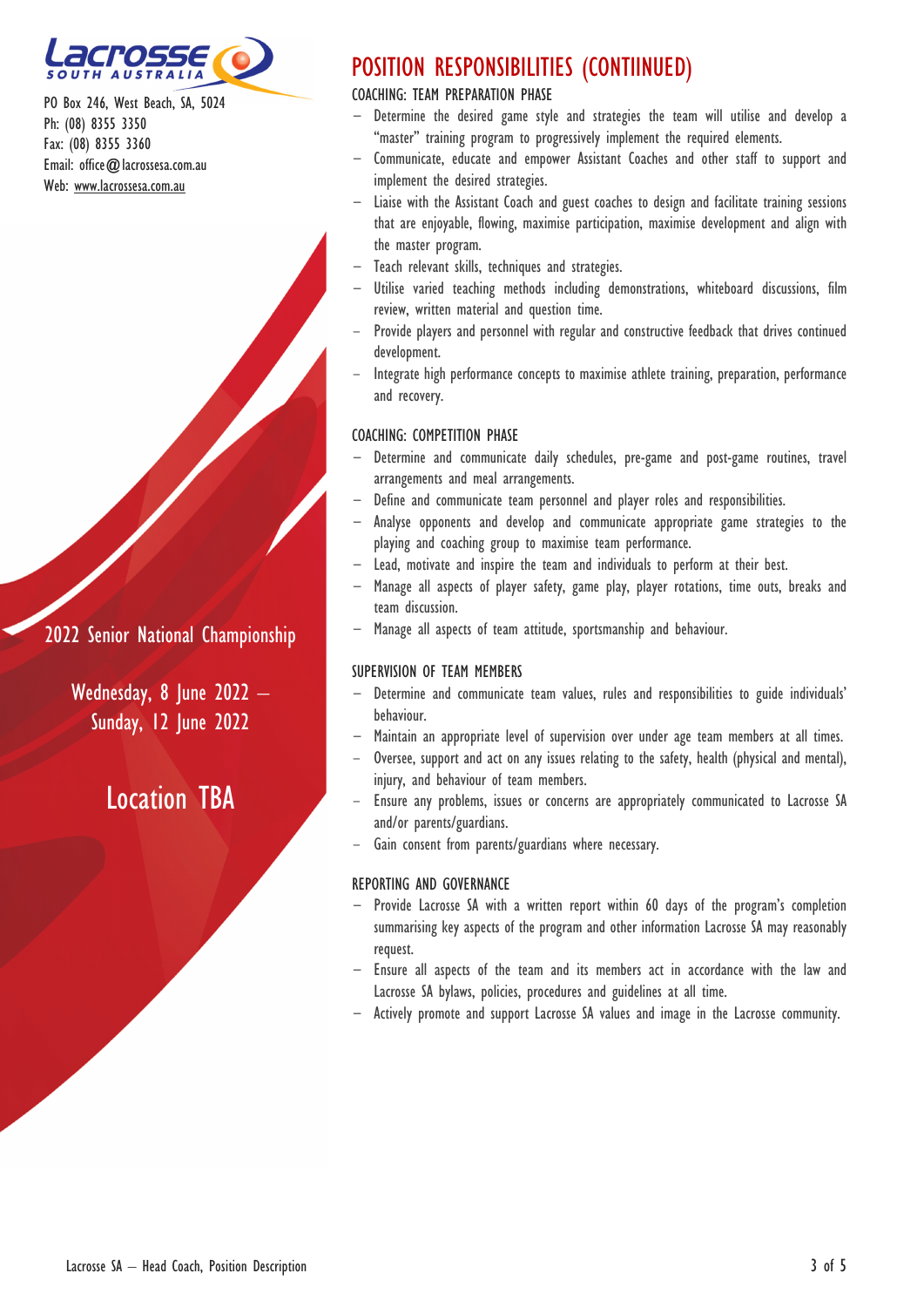

## 2022 Senior National Championship

Wednesday, 8 June 2022 – **Sunday, 12 June 2022** 

## Location TBA

## SELECTION CRITERIA

### ACCREDITATION, QUALIFICATIONS AND DCSI CHECKS:

Candidates applying for the position should meet the following criteria:

- LA Club Coach Accreditation
	- Sport Australia Community Coaching General Principles. (requirement within Club Coach Accreditation)
	- Play by the Rules, Certificate in Harassment and Discrimination Practices. (requirement within Club Coach Accreditation)
	- Play by the Rules, Certificate in Child Protection Practices. (requirement within Club Coach Accreditation)
- Sport Integrity Australia:
	- Anti-Doping Fundamentals.
	- Anti Doping Annual Update.
	- Anti-Doping for Coaches.
	- Illicit Drugs in Sport.
	- Ethical Decision Making.
		- Start Course
		- Moral Duty or Team Duty
		- Helping or Dobbing
		- It's the Fans, Coaches, Sports Fault
	- Introduction to Match Fixing.
- DCSI Check (less than three years old).

#### MINIMUM AGE

25+ years of age at time of application.

#### EXPERIENCE

- Lacrosse knowledge and philosophy.
- Relevant and recent coaching experience.
- High performance playing and coaching experience.

#### RELATIONSHIPS AND LEADERSHIP

- Ability to attract a strong term personnel and playing group to the program.
- Ability to lead, motivate and inspire teams and individuals to perform at their best.
- Works effectively with Lacrosse SA stakeholders.

### COACHING: PREPARATION PHASE

- Ability to develop a comprehensive master training plan.
- Ability to develop and facilitate a fair and quantitative selection process.
- Ability to develop and facilitate training sessions that are enjoyable, flowing, maximise participation, maximise development and align with the master program.
- Ability to teach relevant skills, techniques and strategies and correct faulty execution.
- Ability to teach and integrate high performance concepts.

#### COACHING: COMPETITION PHASE

- Ability to analyse opponents and develop appropriate game plans to maximise team performance.
- Ability to make changes that positively influence game results.
- Ability to manage team focus, attitude, morale and behaviours.

#### COMMUNICATION AND ORGANISATION

- Communication skills, relevance and impact.
- Planning and scheduling skills.
- Preparation and punctuality.